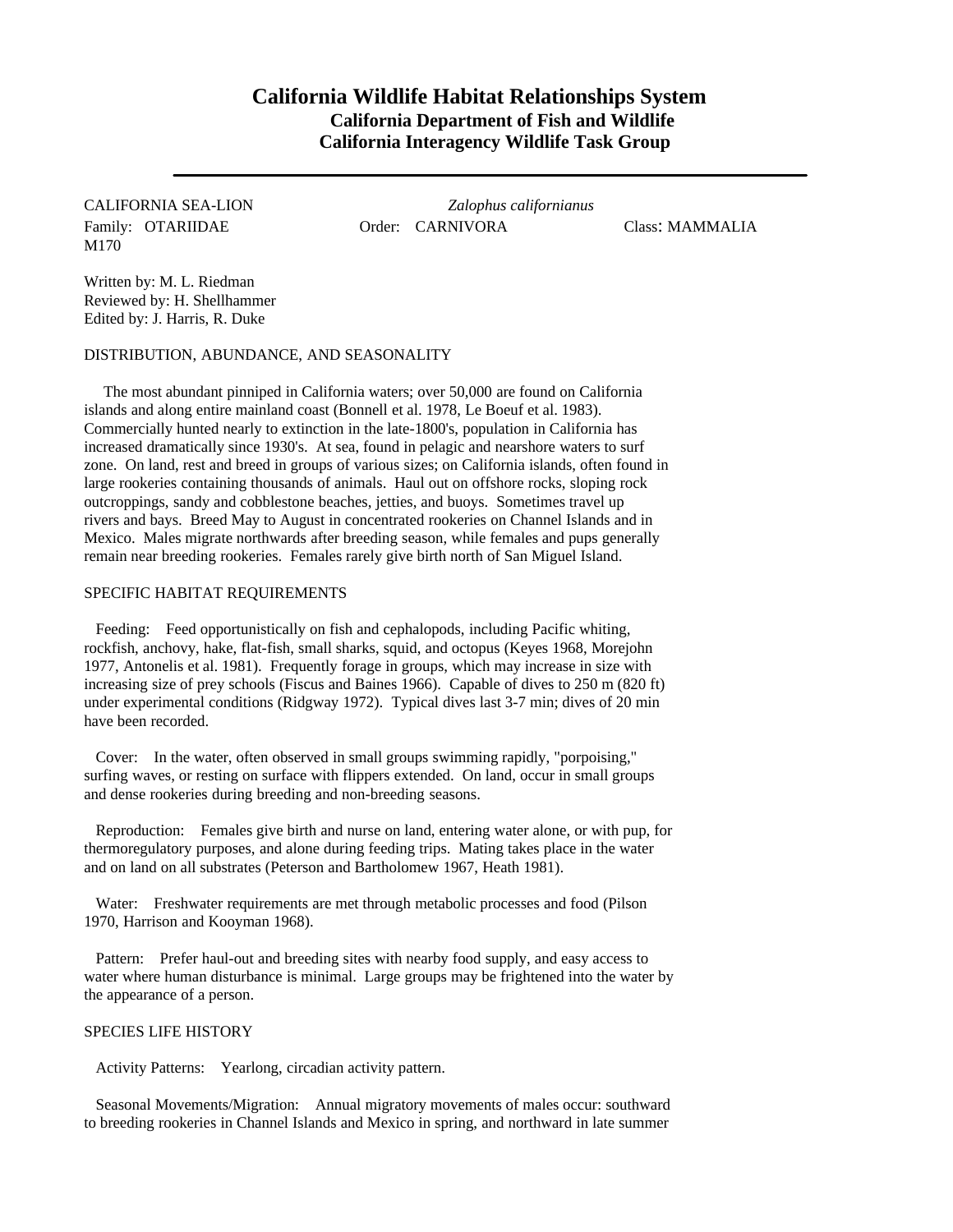following breeding season. Año Nuevo Island and the Farallon Islands provide major haul-out grounds for males throughout the year (Orr and Poulter 1965, Le Boeuf and Bonnell 1980). Little is known of female migratory movements, although they appear to remain near breeding rookeries (Peterson and Bartholomew 1967, Odell 1981).

Home Range: No information found.

Territory: Adult males maintain terrestrial and aquatic territories in breeding season. Territorial boundaries, often fluid and unstable, nearly always extend to water and often into deep water (Heath 1981).

Reproduction: Breed May to August. Highly polygynous, adult males establish and defend territories. Preferred territories contain highest number of females, and controlled by largest breeding bulls. Males maintain territories for 2-6 wk. Most apparently fast during this time (Odell 1981). Females give birth to a pup 1-2 days after arrival, come into estrus and mate about 2 wk following parturition. Gestation probably 11 mo, and implantation appears delayed (Odell 1972). Mothers begin to leave the pup at 4 days of age, making progressively longer feeding trips at sea. Lactation lasts for several mo; mother-pup bond may persist for a yr or longer (Peterson and Bartholomew 1967).

Niche: Preyed on by great white sharks, but apparently less frequently than California phocids (Le Boeuf et al. 1982). Killer whales (Orcinus orca) also prey on sea lions. Accumulation of nitrogen compounds from large rookeries enriches nearby waters. A variety of diseases occur including leptospirosis and SMSV, which is similar to swine virus in domestic animals (Mate 1978, Odell 1981).

#### **REFERENCES**

- Antonelis, G. A., C. H. Fiscus, and R. L. DeLong. 1981. Late spring and summer prey of California sea lions, Zalophus californianus, near San Miquel I. California, 1978-1979. Page 3 in Procs. Fourth Biennial Conference on the Biology of Marine Mammals, San Francisco, Calif. 127pp.
- Bartholomew, G. A. 1967. Seal and sea lion populations of the California Islands. Pages 227-244 in R. N. Philbrick, ed. Proceedings of the symposium on the biology of the California Islands. Santa Barbara Botanic Garden, Santa Barbara, Calif. 363pp.
- Bonnell, M. L., B. J. Le Boeuf, M. O. Pierson, D. H. Dettman, and G. D. Farrens. 1978. Pinnipeds of the southern California Bight. Pages 1-535 in Marine mammal and seabird surveys of the southern California Bight area, 1975-1978. Bureau of Land Management, Dept. of Interior Contract AA550-CT7-37, Govt. Printing Office, Wash., DC
- Fiscus, C. H., and G. A. Baines. 1966. Food and feeding behavior of Stellar and California sea lions. J. Mammal. 47:195-200.
- Harrison, R. J., and G. L. Kooyman. 1968. General Physiology of the Pinnipedia. Pages 211-296 in R. J. Harrison, R. C. Hubbard, R. S. Peterson, C. E. Rice, and R. J. Schusterman. eds. The behavior and physiology of pinnipeds. Appleton, Century-Crofts, NY. 411pp.
- Heath, C. B. 1981. Breeding system variability in the California sea lion, Zalophus californianus. Page 52 (abstract) in Procs. Fourth Biennial Conf. on biology of marine mammals. San Francisco. 127pp.
- Keyes, M. C. 1968. The nutrition of pinnipeds. Pages 359-395 in R. J. Harrison, R. C. Hubbard, R. S. Peterson, C. E. Rice, and R. J. Schusterman, eds. The behavior and physiology of pinnipeds. Appleton, Century-Crofts, New York. 411pp.
- Le Boeuf, B. J., and M. L. Bonnell. 1980. Pinnipeds of the California islands: abundance and distribution. Pages 475-493 in D. Power, ed. The California islands. Santa Barbara Mus. Nat. Hist. 787pp.
- Le Boeuf, B. J., M. L. Riedman, and R. S. Keyes. 1982. White shark predation on pinnipeds in California coastal waters. Fish. Bull. 80:891-895.
- Le Boeuf, B. J., D. A. Aurioles, R. Condit, C. Fox, R. Gisiner, R. Romero, and F. Sinsel. 1983. Size and distribution of the California sea lion population in Mexico. Proc. Calif. Acad. Sci.